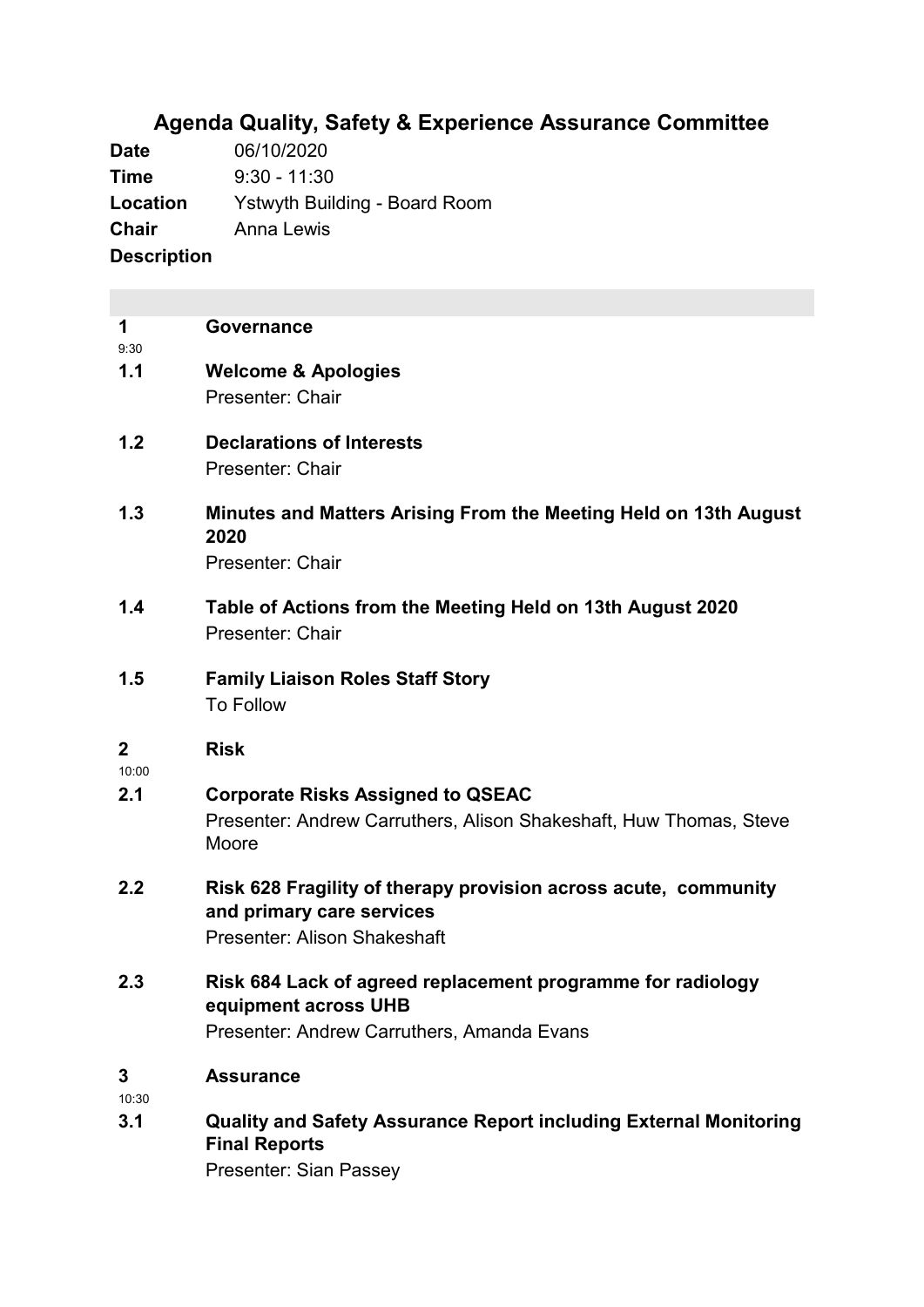**3.2 Assurance Reports Winter Planning on Risks 129 & 810**

Presenter: Andrew Carruthers, Nick Davies, Keith Jones

Risk 810 - verbal update to be provided at the meeting.

- **3.3 Trans-Catheter Aortic Valve Insertion (TAVI) Progress Report** Presenter: Dr Philip Kloer
- **3.4 Mortality Review of the Impact on Patients Waiting for a Procedure During the COVID-19 Pandemic** Presenter: Dr Philip Kloer / Mandy Rayani / Andrew Carruthers

#### **4 Sub Committee Reports**

11:00

**4.1 Operational Quality, Safety and Experience Sub-Committee Update and Revised Terms of Reference**

Presenter: Alison Shakeshaft

# **4.2 Listening & Learning Sub-Committee**

No update as the September meeting was cancelled and the next meeting is not taking place until 7th October 2020.

**4.3 Research & Development (R&D) Sub-Committee Update Report and RDSC Terms of Reference** Presenter: Dr Philip Kloer

#### **5 Operational Groups Update**

- $11:10$
- **5.1 Infection Prevention Update** Presenter: Sharon Daniel
- **5.2 Strategic Safeguarding Update**

Presenter: Sian Passey

## **6 For Information**

- 11:20
- **6.1 Quality, Safety & Experience Assurance Committee Work Plan 2020/21**

Presenter: Chair

**6.2 Quality, Safety & Experience Assurance Committee Decision Tracker 2020/21**

No report as all actions have been completed.